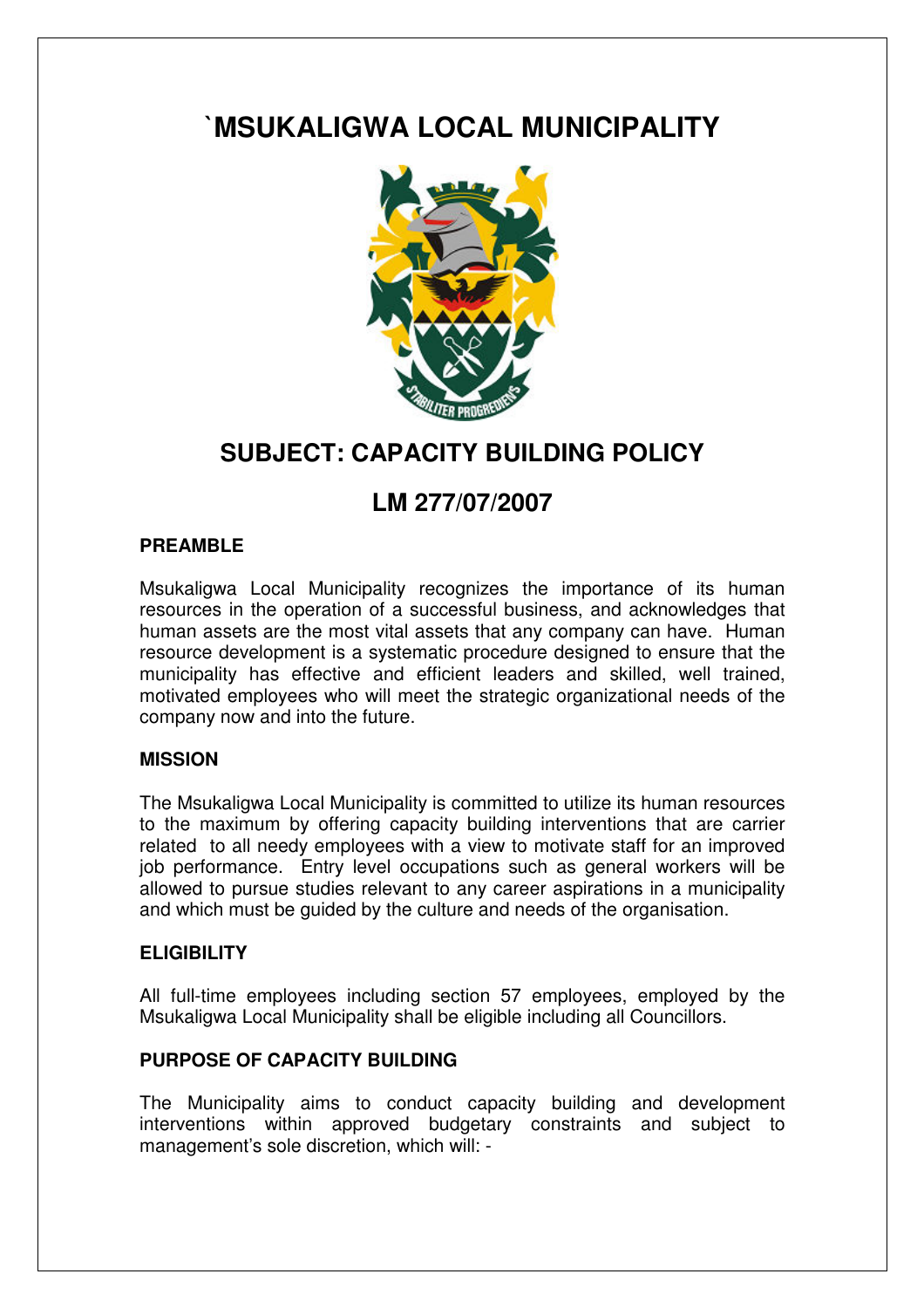- Enable it to fulfill its strategic objectives that has been set out in the IDP document;
- Ensure that competent people are available for appointment to skilled positions in the municipality whenever required, and;
- Enable individuals to function optimally in their present post as well as equipping them to fulfill their career aspirations in the context of organisational needs.

#### **EMPLOYMENT EQUITY**

- Msukaligwa Local Municipality is committed to achieving equitable development opportunities for all employees but preference will be given to designated employees in line with the Skills Development Act and the Employment Equity Act to redress past inequalities in training, education and employment provisions.
- The Human Resources Development section will promote the development and implementation of this policy and will advise on changes and amendments, which may be appropriate from time to time.

#### **CAPACITY BUILDING PRINCIPLES**

An employee is an asset, which appreciates in value for the company. All new members of staff will receive induction training and any one transferred or promoted will be given the appropriate training.

An employee is not employed and trained so that he or she may leave the company after acquiring certain skills and experience.

Successful completion of capacity building interventions does not automatically entitle trainees to promotion or salary increments.

Nominations for training shall be based on individual and organisational needs as identified and approved by Msukaligwa Local Municipality, directors, managers, and supervisors. The training and development philosophy will be based on an integration of job content training as well as management skills and leadership training in accordance with career development plan.

Further requirements: the training process must further adhere to the following: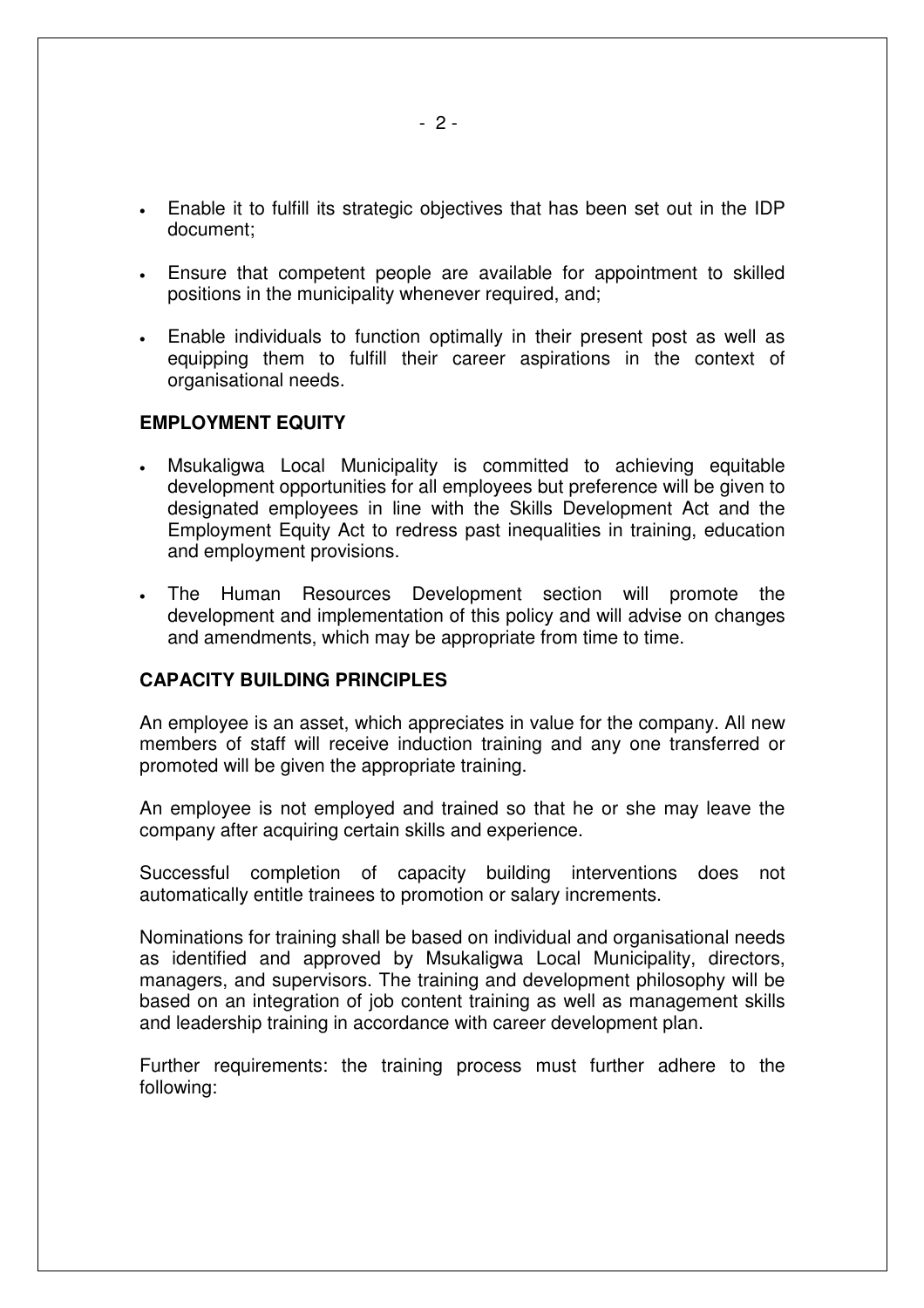- Relevance (must lead to accredited qualification);
- Non-racialism;
- Legitimacy;
- Transparency;
- Participativeness;
- Consultativeness;
- Integrated;
- Flexibility;
- Non-sexism;
- Accessibility;
- Accountability;
- Adaptability; and
- Cost effectiveness.

Recognition of Prior Learning (RPL): RPL shall form part of the assessment process of all personnel.

Only accredited institutions of learning shall be utilized to conduct capacity building interventions and training.

## **PROCUREMENT OF ACCREDITED TRAINING PROVIDERS**

Accredited training providers will be sourced using the official quotation procedure in line with council's procurement policy.

It will not be compulsory to take the lowest training provider but cognizance must be given to credible providers who have the capacity to deliver quality training interventions to the municipality.

## **DETERMINATION OF CAPACITY BUILDING INTERVENTIONS**

Training needs can be identified in various ways. The following methods have been adopted to determine organisational training needs:

- Skills Audit
- Directors, Assistant Directors, Managers, Supervisors
- Needs Analysis
- When training interventions are identified, it should always be focused on the job requirements of specific posts taking into account actual job performance level as compared to the desired performance level of the individual and the organisational needs and objectives of Msukaligwa Local Municipality.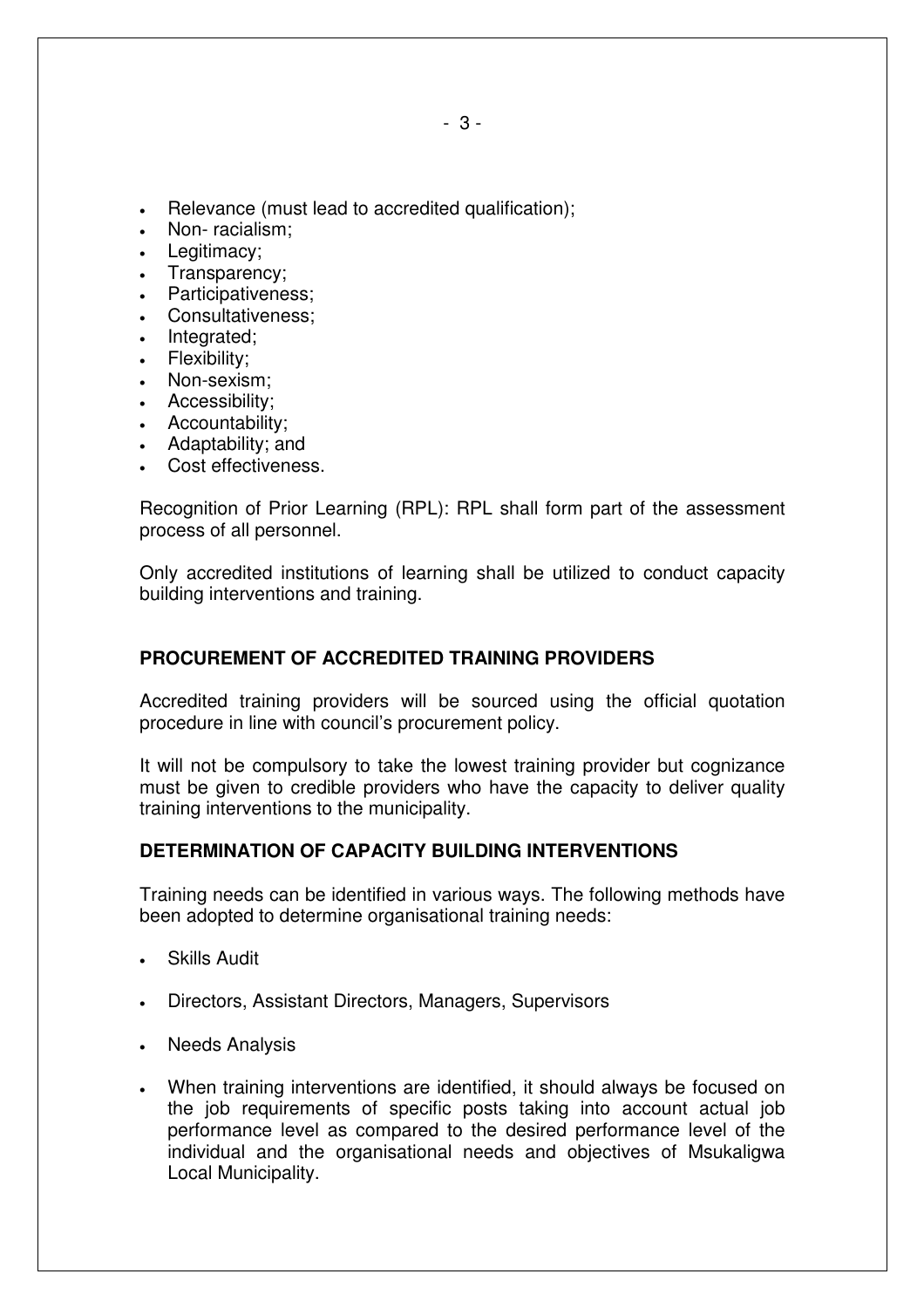The Municipality accepts that: -

- All training and development activities will be directed by a systematic needs analysis and should be aimed at the improvement of performance towards clearly defined competency standards;
- Talent will be systematically identified, developed in accordance with individual and organisational needs, and mentored;
- Head of Departments shall be accountable for the extent to which they enable their subordinates to fulfill their development objectives;
- Employee development must be cost effective in terms of the supply chain management policy.
- The skills development facilitator and personnel concerned will assume overall responsibility for all training and development activities throughout the organisation by providing advice and assistance on training and capacity building activities.

#### **TRAINING REQUESTS/PROPOSALS**

Training requests and proposals can also come from individuals or departments, but if the WSP has already been submitted it will only be considered in the next plan for the next financial year

The Human Resources Development Section will from time to time conduct a formal training needs analysis to assist with all long term planning as identified in the IDP document for that specific period. When needs are identified, feedback will be given to all relevant stakeholders.

#### **ATTENDANCE OF SEMINARS, CONGRESSES AND CONFERENCES**

The cost for the attendance of seminars, conferences and congresses will not be paid out of the training and capacity building budget but should come out of the specific department's delegations and conference vote number.

#### **PENALTIES FOR NON-ATTENDANCE OF COURSES**

The following information is important to all personnel, as well as the implications thereof should a course not be attended: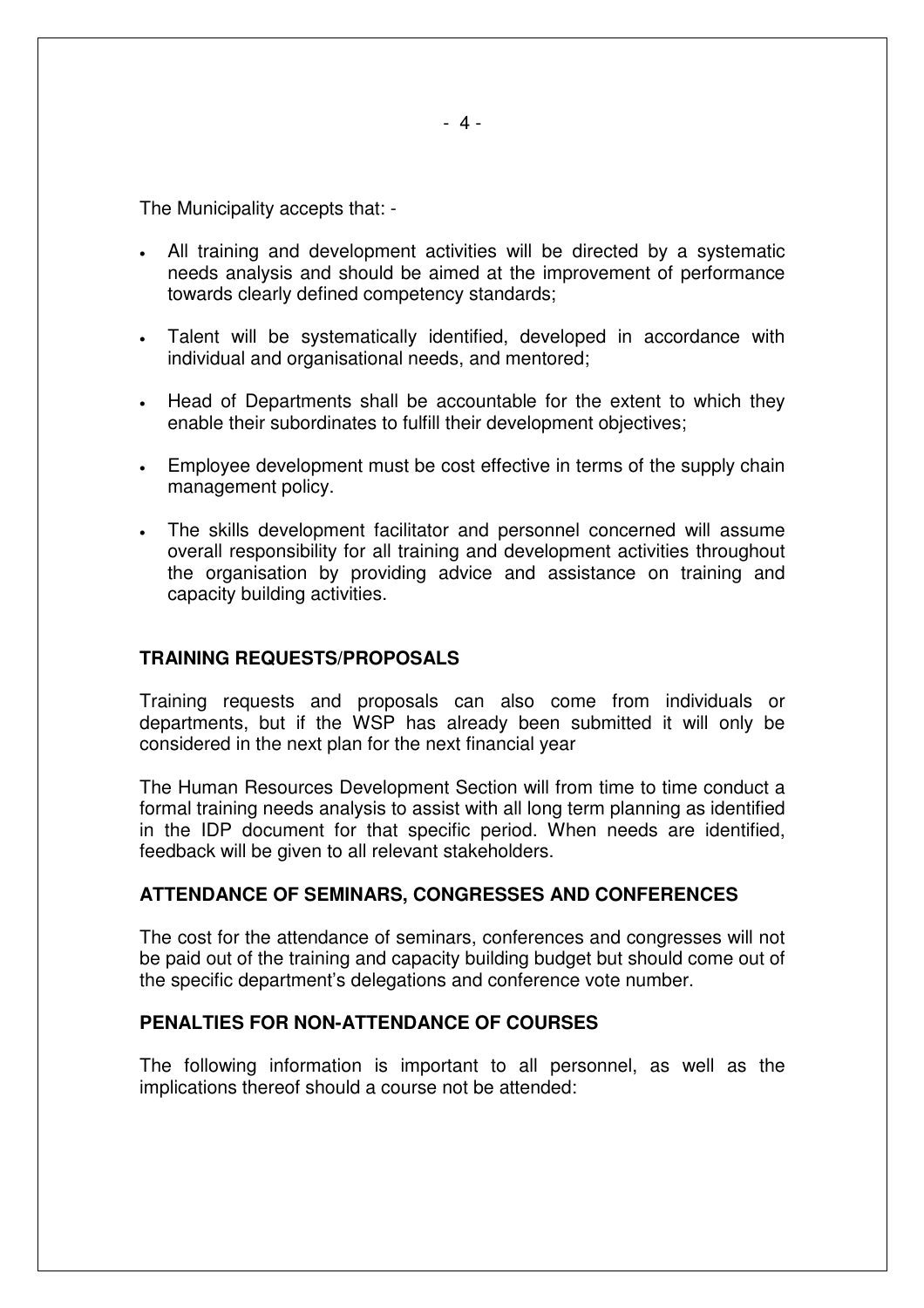- the nominee should have all the factual information about the course for which he/she is nominated;
- the responsibility to attend a course is not only the obligation of the nominee, but also that of his/her Director and the department;
- **EXT** it is thus emphasized that the Director is the responsible person for capacity building and training of subordinates and must ensure that a nominated employee attends a course of which he/she has been nominated;

The following penalties will therefore apply in the case of non-attendance:

- In the case of a department, the department will be levied with the full amount of the course per individual;
- In the case of an employee, the employee will be held responsible and has to pay the cost of the training course in installments not exceeding twenty-four (24) months.

Whoever is held liable for payment of a penalty must be given the opportunity to give reasons why he/she should not be held responsible. If special circumstances are found to have led to the non-attendance, the Director Corporate Services in consultation with the Municipal Manager will have the discretion to review the situation.

#### **APPROVAL AND ADMINISTRATION**

The Human Resources Development Section will recommend in line with the identified training and capacity building interventions areas for both external and internal training interventions. Under no circumstances shall Departments approve any external course.

#### **PENALTY PERTAINING TO RESIGNATION AFTER TRAINING**

An employee will be required to sign a contract with Council stipulating that the employee will be obliged to remain with Council for a period of 24 months for attending any capacity building or training programme that exceeds an amount of R5000.00. This is to cover Council in the event of resignation, soon after the completion of the course. If the employee cannot complete the 24 months service as agreed, the employee shall be liable to pay pro-rata to Council all training costs incurred by Council, on resignation date.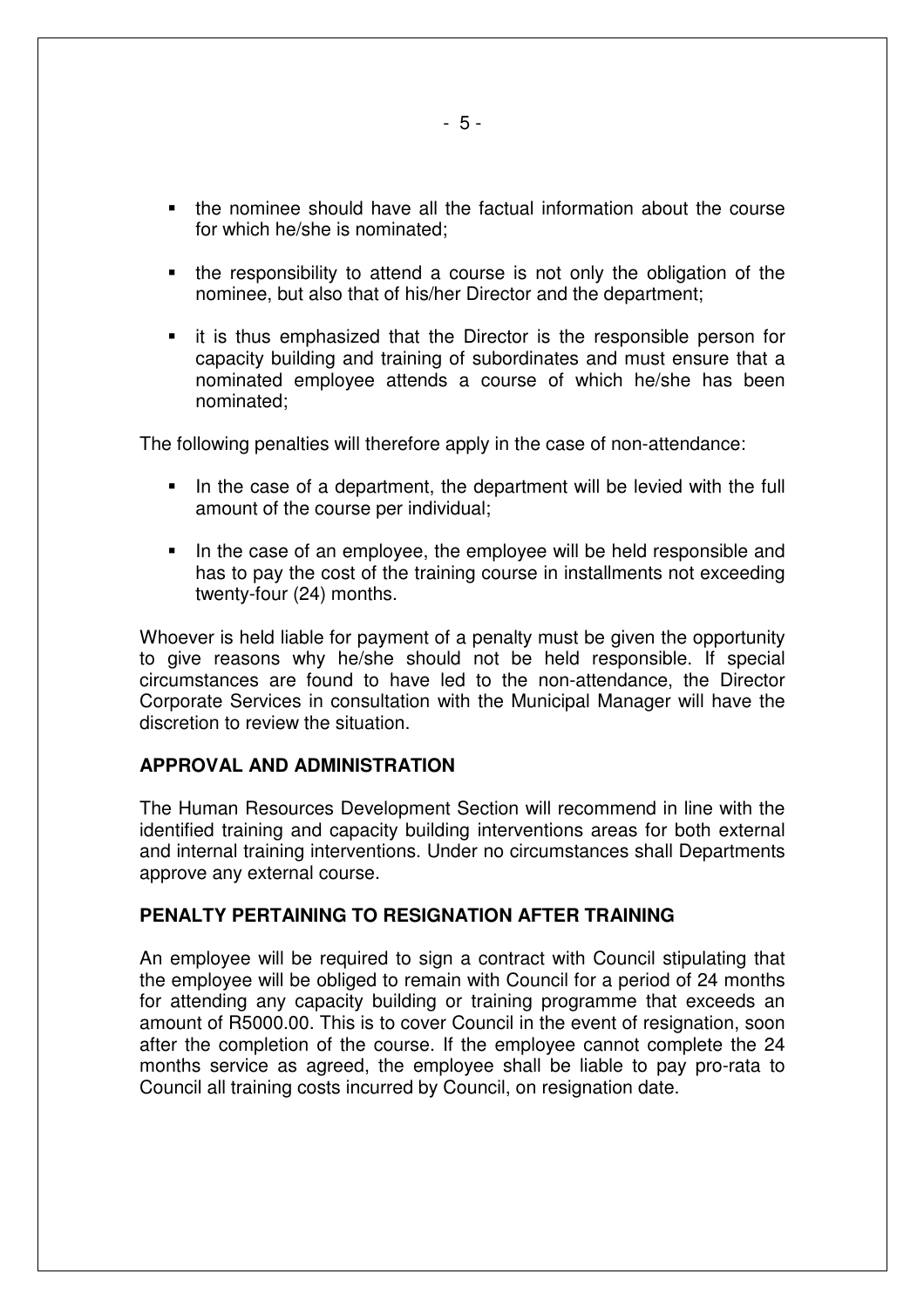## **PENALTY PERTAINING TO UNSUCCESSFUL COMPLETION OF CAPACITY BUILDING INTERVENTIONS**

An employee will be afforded one opportunity to achieve a skill or qualification. An unsuccessful employee will be required to repeat the capacity building intervention using his/her own fund. Should an employee decline to repeat the capacity building intervention, then the amount equal to the course fees will be deducted from his/her salary over a period of twenty four months.

#### **LEARNERSHIP PROGRAMMES**

Learnership programmes will be implemented instead of bursaries for full time students. Learnerships will provide learning opportunities for the employed and unemployed.

Msukaligwa Municipality intends to implement learnerships that are registered with SETAS and which are in line with the municipal operational requirements:

Employees with potential will be selected on merit to participate in the learnership programmes.

#### **SKILLS PROGRAMMES**

Msukaligwa Municipality intends to implement skills programmes for employed and unemployed people

Employees will participate in the skills programme on merit taking into account the job performance of the individual.

#### **FINANCING OF TRAINING AND CAPACITY BUILDING INTERVENTIONS**

That Council will be responsible for 100% of all capacity building interventions which are accredited in terms of SAQA Act and which will lead to a qualification on NQF.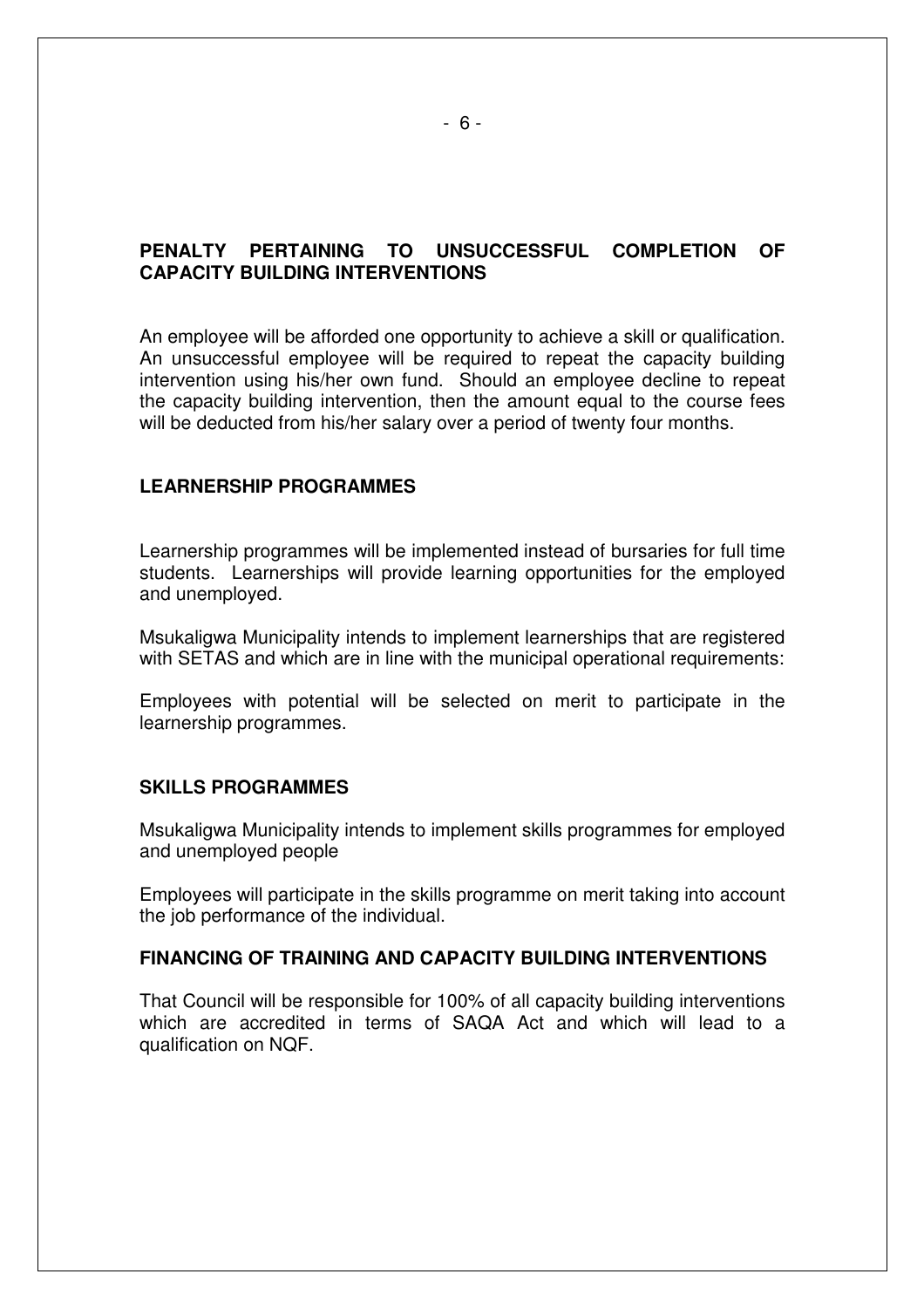#### **INTERNAL STUDY POLICY**

- 1. That the principle of 100% bursary payable by Council will apply to all employees who wish to pursue primary qualifications (further education and training studies) and secondary qualifications up to the first degree.
- 2. That, for secondary qualifications (honours degrees and Masters Degree) a principle of 50% bursary payable by Council will apply to all employees to wish to pursue post graduate studies
- 3. That the employee will contribute 50% of the total amount towards the studies.
- 4. Employees will be allowed to study accredited certificate programmes, diploma studies and degree studies not exceeding the allowed duration of the course provided that a certificate/academic progress report for the completed courses is issued to the employee at the end of the studies. That all the studies should be career related.
- 5. Students must study at tertiary institutions which are registered by the education department. The learning programmes of such institutions must be endorsed by SAQA (South African Qualification Authority) / Council of Higher Education and must lead to a recognized qualification that is registered on the NQF.
- 6. The bursary will cover registration and tuition fees only, the costs for prescribed books will be based on 50/50% principle (Council 50% and employee 50%)
- 7. Bursaries will be granted for studies that will equip the employee with relevant skills to carry out his/her job competently.
- 8. If the employee fails any of the courses that he/she has been registered for, he/she must repeat it using own funds. If he/she is unable to repeat the course, then Council will deduct the course fees in installments not exceeding 24 months.